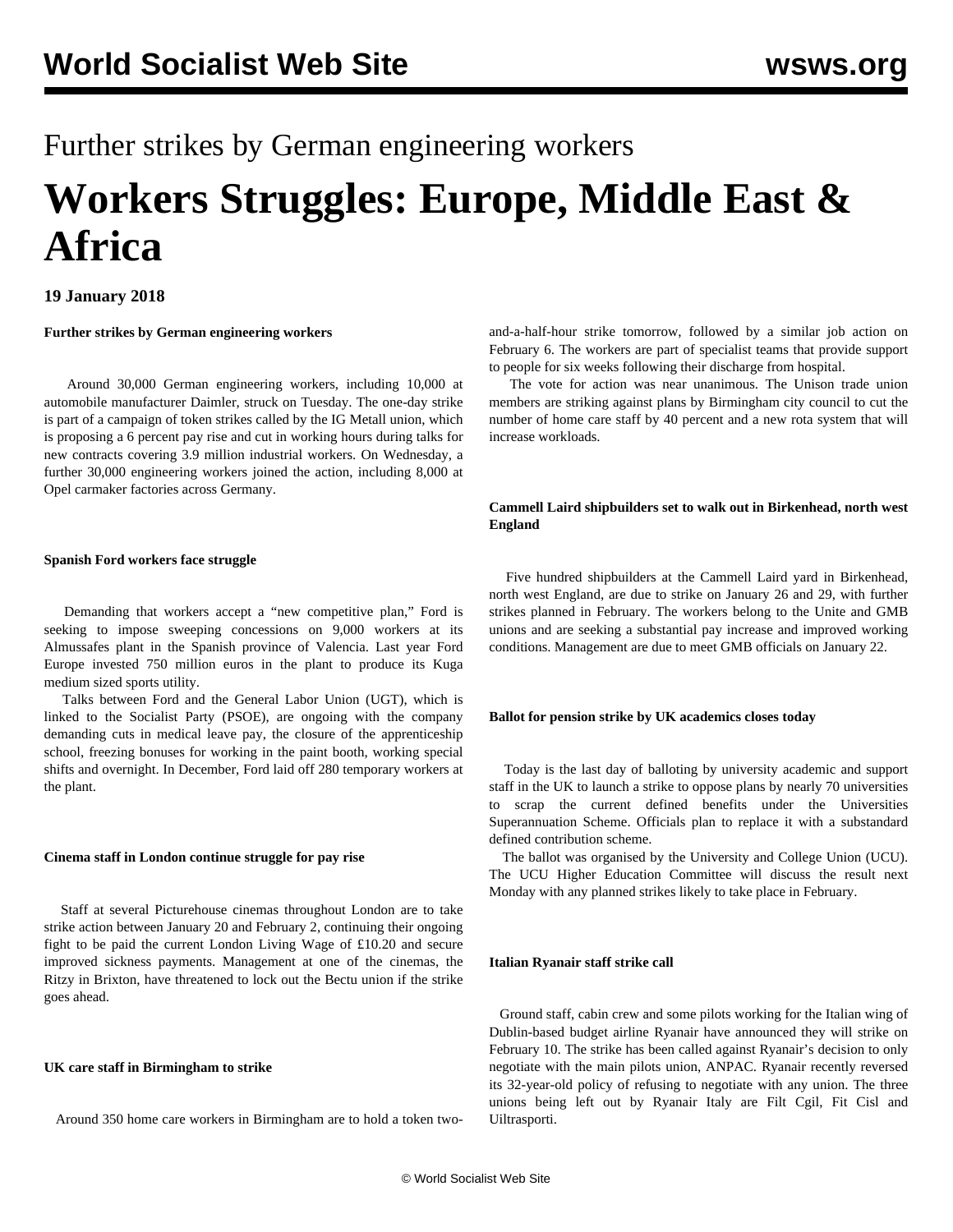#### **Dutch transport unions call off planned strike**

 FNV and CNV unions have called off planned strike action by 12,000 regional bus and train transport workers in Holland after the union signed a sell-out deal. The transport workers held a one-day strike on January 4 for a 3.5 percent pay rise, an easing of work pressure and the right to a comfort break. Under the deal workers will get an 8.3 percent pay rise over three years and the right to have a comfort break after 2.5 hours.

## **Planned strike of Slovenian public sector staff**

 Sixteen Slovenian public sector unions are to hold a one-day strike on January 24. A further six unions will march in front of the government palace on the same day, calling for new elections in protest to planned government budget cuts. Taking part in the strike will be nurses, medics, pharmacists, nursery and university staff and administration workers.

#### **Iranian sugar workers continue struggle**

 On Monday, a representative of the 500 Haft Tappeh Sugar plant workers announced the workers would continue their strike. They are fighting for back wages owed to them and for temporary staff to be given permanent jobs. Workers have also threatened to occupy the plant at the weekend if their demands were not met.

#### **Histradut union federation sells out Israeli telecom workers dispute**

 Staff at ECI Israeli telecom, a telecom equipment manufacturer, ended their strike Monday following a sell-out deal by the Histadrut labour federation. ECI had been seeking to cut the workforce by 100 and in the end reduced the number of redundancies to 60. A collective labour agreement will be agreed over the next few weeks.

#### **South African food manufacturer workers in month-long strike**

 Food manufacturing workers have been out on strike in South Africa since December demanding a pay increase. Around 230 shantytown workers are striking at BM Food Manufacturers in Lanseria for an increase in their daily pay to at least R90 (US\$7.34) from R79 (US\$6.44).

 The manufacturer produces food for the food retailer Pick and Pay and many others. On December 15, the General Industries Workers Union of South Africa issued the toothless call for a boycott of BM.

 National Union of Public Service and Allied Workers (NUPSAW) have gone on strike at South Africa's Dis-Chem Pharmacies, over union recognition and bonus payments. The action started Wednesday this week and followed a certificate of non-resolution issued by the Commission for Conciliation, Mediation and Arbitration.

 A seven-day notice to strike terminated Tuesday with workers downing tools Wednesday. Around 500 strikers gathered at Dis-Chem headquarters in Midrand as the union threatened to paralyse the company nationally. Workers who are union members say they are being specifically targeted for punishment. Those not in the union received their bonuses in December while union members were excluded, they say.

# **Developing strike movement in South Africa's higher education institutions**

 Employees at the University of South Africa in Pretoria struck Wednesday to demand a pay increase and decasualisation. The National Education Health and Allied Workers' Union (NEHAWU) has put in for a 12 percent pay increase against a pay offer of 6.5 percent, and is campaigning for all contract workers to be directly employed.

 Staff in four unions at Wits University, Johannesburg, are demanding an 8 percent pay increase in opposition to a 6.8 percent offer. College unions began strike action on Monday at Durban University of Technology over failed wage negotiations last September. The NEHAWU is also threatening strike action at the National Student Financial Aid Scheme in Cape Town over unresolved wage demands, increased health care costs, and demands to covert contract workers into full-time employees.

# **Violent attack on Nigerian protests against sackings of teachers and civil servants**

 Workers in Nigeria's Kaduna state were attacked last week for protesting the mass sackings of state employees. The Nigerian National Labour Congress (NLC) accused the Kaduna state government of organised thuggery in its pursuit of mass sackings, which the International Monetary Fund is demanding as the price of a loan.

 The NLC said, "We have been reliably informed that the thugs who were sent to attack workers during our mass protest in Kaduna on Thursday were led by the Special Assistant to the Governor of Kaduna State on Public Affairs, Mouktar Maigamo, who was seen among the machetes wielding hoodlums as they moved towards the secretariat of the State Council of Nigeria Labour Congress in Kaduna."

 Official state forces were also mobilised against a mass demonstration on January 12 that was demanding the Kaduna state governor respects a court ruling that all 36,000 sacked public employees be reinstated. Police and security guards blocked roads preventing protesters entering Kaduna city.

 Many state governments throughout Nigeria are demanding workers continue to work without pay.

#### **Union calls off Swaziland revenue workers' strike**

#### **South African pharmacy workers strike over bonuses**

The Swaziland Revenue Workers Union (SRWU) shut down a month-